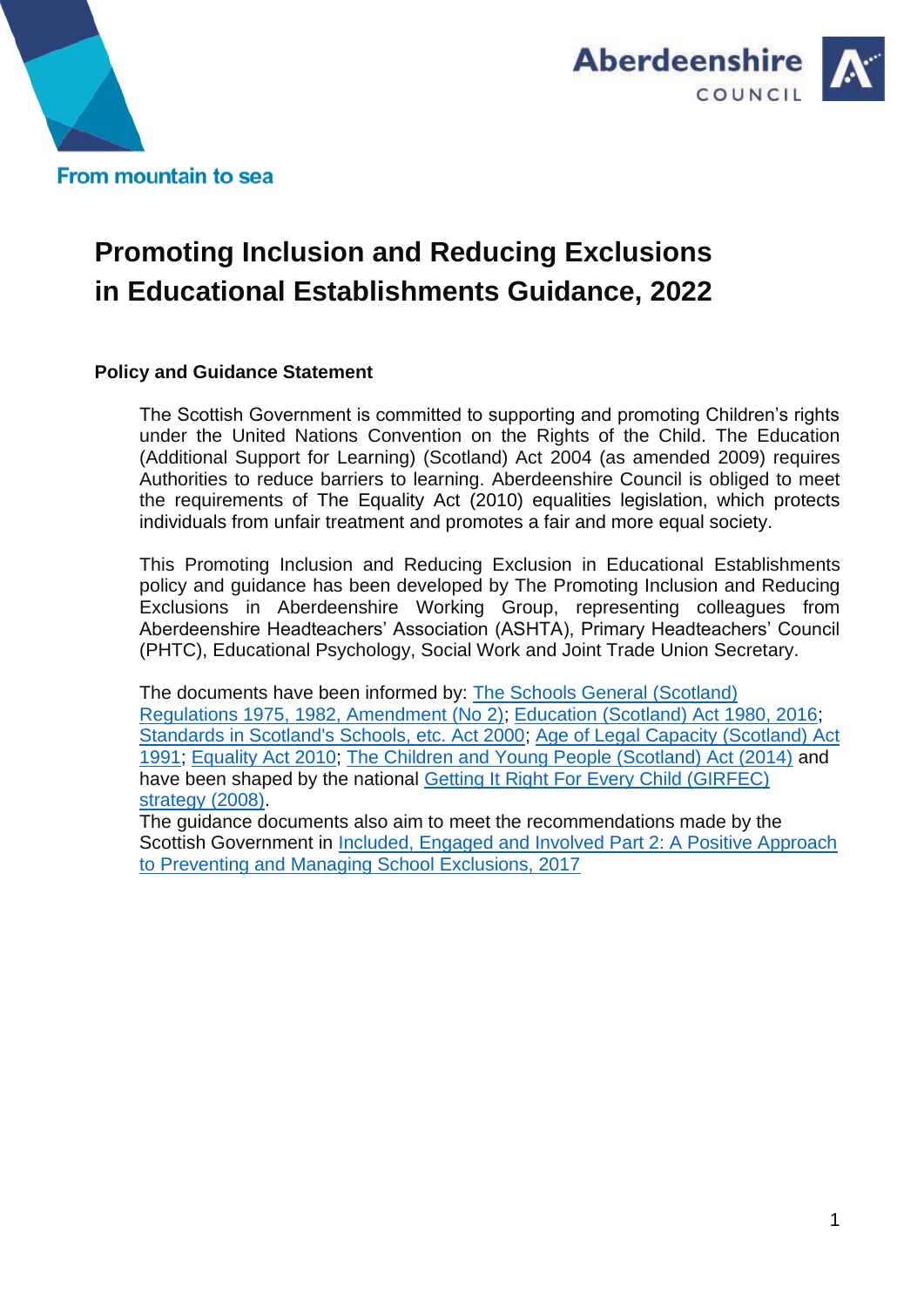# **Contents**

| 1           | <b>Scope</b>                                       | 4               |
|-------------|----------------------------------------------------|-----------------|
| $\mathbf 2$ | <b>Purpose and Principles</b>                      | 4               |
|             | 2.1 Purpose                                        | $\overline{4}$  |
|             | 2.2 Principles                                     | 5               |
| 3           | <b>Powers to exclude</b>                           | 5               |
| 4           | <b>Impact of exclusion</b>                         | $6\phantom{1}6$ |
| 5           | <b>Equality Act (2010)</b>                         | 6               |
| 6           | <b>Children and Young People with Risk Factors</b> | 6               |
|             | 6.1 Looked After Children                          | 6               |
|             | 6.2 Additional Support Needs                       | 7               |
|             | 6.3 Child Protection Register/Concerns             | 8               |
| 7           | Steps in the exclusion process                     | 8               |
|             | 7.1 Prior to exclusion                             | 8               |
|             | 7.2 Sending home within excluding                  | 8               |
|             | 7.3 During exclusion                               | 8               |
|             | 7.4 Provision of education during exclusion        | 9               |
|             | 7.5 Provision of free school meals                 | 9               |
|             | 7.6 Length of exclusion                            | 9               |
|             | 7.7 Post exclusion: resolution and ways forward    | 9               |
| 8           | <b>Potential legal implications of exclusion</b>   | 10              |
| 9           | <b>Further support documents</b>                   | 11              |
|             |                                                    |                 |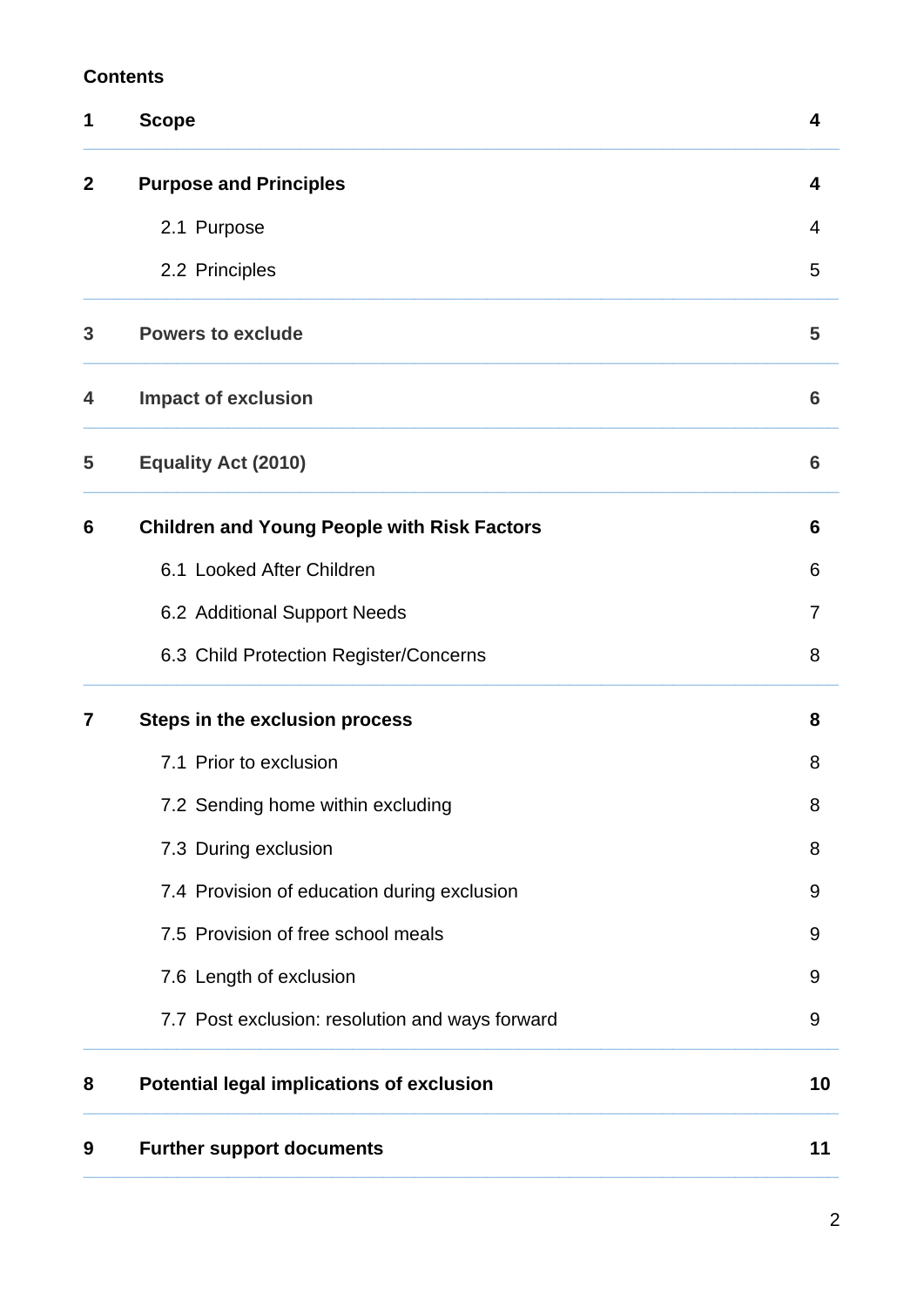- **Appendix 1 – Eliminating risk flowchart**
- **Appendix 2 – Following decision to exclude flowchart**
- **\_\_\_\_\_\_\_\_\_\_\_\_\_\_\_\_\_\_\_\_\_\_\_\_\_\_\_\_\_\_\_\_\_\_\_\_\_\_\_\_\_\_\_\_\_\_\_\_\_\_\_\_\_\_\_\_\_\_\_\_\_\_\_\_\_\_\_\_\_\_\_\_\_ Appendix 3a – Prior to decision to exclude checklist**
- **Appendix 3b – Return to school after exclusion checklist**
- **\_\_\_\_\_\_\_\_\_\_\_\_\_\_\_\_\_\_\_\_\_\_\_\_\_\_\_\_\_\_\_\_\_\_\_\_\_\_\_\_\_\_\_\_\_\_\_\_\_\_\_\_\_\_\_\_\_\_\_\_\_\_\_\_\_\_\_\_\_\_\_\_\_ Appendix 4a – Parent/Carer exclusion letter**
- **\_\_\_\_\_\_\_\_\_\_\_\_\_\_\_\_\_\_\_\_\_\_\_\_\_\_\_\_\_\_\_\_\_\_\_\_\_\_\_\_\_\_\_\_\_\_\_\_\_\_\_\_\_\_\_\_\_\_\_\_\_\_\_\_\_\_\_\_\_\_\_\_\_ Appendix 4b – Child under 16 exclusion letter**
- **Appendix 4c – Young person over 16 exclusion letter**
- **Appendix 5a – Incident report**
- **Appendix 5b – Exclusion report**
- **Appendix 6a – Pupil 'next steps and support' letter**
- **\_\_\_\_\_\_\_\_\_\_\_\_\_\_\_\_\_\_\_\_\_\_\_\_\_\_\_\_\_\_\_\_\_\_\_\_\_\_\_\_\_\_\_\_\_\_\_\_\_\_\_\_\_\_\_\_\_\_\_\_\_\_\_\_\_\_\_\_\_\_\_\_\_ Appendix 6b – Parent/carer 'next steps and support' letter**
- **\_\_\_\_\_\_\_\_\_\_\_\_\_\_\_\_\_\_\_\_\_\_\_\_\_\_\_\_\_\_\_\_\_\_\_\_\_\_\_\_\_\_\_\_\_\_\_\_\_\_\_\_\_\_\_\_\_\_\_\_\_\_\_\_\_\_\_\_\_\_\_\_\_ Appendix 6c – Parent/carer failure to attend, child under 16 'next steps and support' letter**

**\_\_\_\_\_\_\_\_\_\_\_\_\_\_\_\_\_\_\_\_\_\_\_\_\_\_\_\_\_\_\_\_\_\_\_\_\_\_\_\_\_\_\_\_\_\_\_\_\_\_\_\_\_\_\_\_\_\_\_\_\_\_\_\_\_\_\_\_\_\_\_\_\_**

**\_\_\_\_\_\_\_\_\_\_\_\_\_\_\_\_\_\_\_\_\_\_\_\_\_\_\_\_\_\_\_\_\_\_\_\_\_\_\_\_\_\_\_\_\_\_\_\_\_\_\_\_\_\_\_\_\_\_\_\_\_\_\_\_\_\_\_\_\_\_\_\_\_**

**\_\_\_\_\_\_\_\_\_\_\_\_\_\_\_\_\_\_\_\_\_\_\_\_\_\_\_\_\_\_\_\_\_\_\_\_\_\_\_\_\_\_\_\_\_\_\_\_\_\_\_\_\_\_\_\_\_\_\_\_\_\_\_\_\_\_\_\_\_\_\_\_\_**

**\_\_\_\_\_\_\_\_\_\_\_\_\_\_\_\_\_\_\_\_\_\_\_\_\_\_\_\_\_\_\_\_\_\_\_\_\_\_\_\_\_\_\_\_\_\_\_\_\_\_\_\_\_\_\_\_\_\_\_\_\_\_\_\_\_\_\_\_\_\_\_\_\_**

**\_\_\_\_\_\_\_\_\_\_\_\_\_\_\_\_\_\_\_\_\_\_\_\_\_\_\_\_\_\_\_\_\_\_\_\_\_\_\_\_\_\_\_\_\_\_\_\_\_\_\_\_\_\_\_\_\_\_\_\_\_\_\_\_\_\_\_\_\_\_\_\_\_**

**\_\_\_\_\_\_\_\_\_\_\_\_\_\_\_\_\_\_\_\_\_\_\_\_\_\_\_\_\_\_\_\_\_\_\_\_\_\_\_\_\_\_\_\_\_\_\_\_\_\_\_\_\_\_\_\_\_\_\_\_\_\_\_\_\_\_\_\_\_\_\_\_\_**

**\_\_\_\_\_\_\_\_\_\_\_\_\_\_\_\_\_\_\_\_\_\_\_\_\_\_\_\_\_\_\_\_\_\_\_\_\_\_\_\_\_\_\_\_\_\_\_\_\_\_\_\_\_\_\_\_\_\_\_\_\_\_\_\_\_\_\_\_\_\_\_\_\_**

**\_\_\_\_\_\_\_\_\_\_\_\_\_\_\_\_\_\_\_\_\_\_\_\_\_\_\_\_\_\_\_\_\_\_\_\_\_\_\_\_\_\_\_\_\_\_\_\_\_\_\_\_\_\_\_\_\_\_\_\_\_\_\_\_\_\_\_\_\_\_\_\_\_**

**\_\_\_\_\_\_\_\_\_\_\_\_\_\_\_\_\_\_\_\_\_\_\_\_\_\_\_\_\_\_\_\_\_\_\_\_\_\_\_\_\_\_\_\_\_\_\_\_\_\_\_\_\_\_\_\_\_\_\_\_\_\_\_\_\_\_\_\_\_\_\_\_\_**

**\_\_\_\_\_\_\_\_\_\_\_\_\_\_\_\_\_\_\_\_\_\_\_\_\_\_\_\_\_\_\_\_\_\_\_\_\_\_\_\_\_\_\_\_\_\_\_\_\_\_\_\_\_\_\_\_\_\_\_\_\_\_\_\_\_\_\_\_\_\_\_\_\_**

**\_\_\_\_\_\_\_\_\_\_\_\_\_\_\_\_\_\_\_\_\_\_\_\_\_\_\_\_\_\_\_\_\_\_\_\_\_\_\_\_\_\_\_\_\_\_\_\_\_\_\_\_\_\_\_\_\_\_\_\_\_\_\_\_\_\_\_\_\_\_\_\_\_**

**Appendix 6d – Learner over 16 failure to attend 'next steps and support' letter**

**\_\_\_\_\_\_\_\_\_\_\_\_\_\_\_\_\_\_\_\_\_\_\_\_\_\_\_\_\_\_\_\_\_\_\_\_\_\_\_\_\_\_\_\_\_\_\_\_\_\_\_\_\_\_\_\_\_\_\_\_\_\_\_\_\_\_\_**

- **Appendix 7 – Exclusion appeals and off-roll process**
- **Appendix 8 – Parent/carer exclusion info and FAQs**
- **Appendix 9 – Pupil exclusion info and FAQS**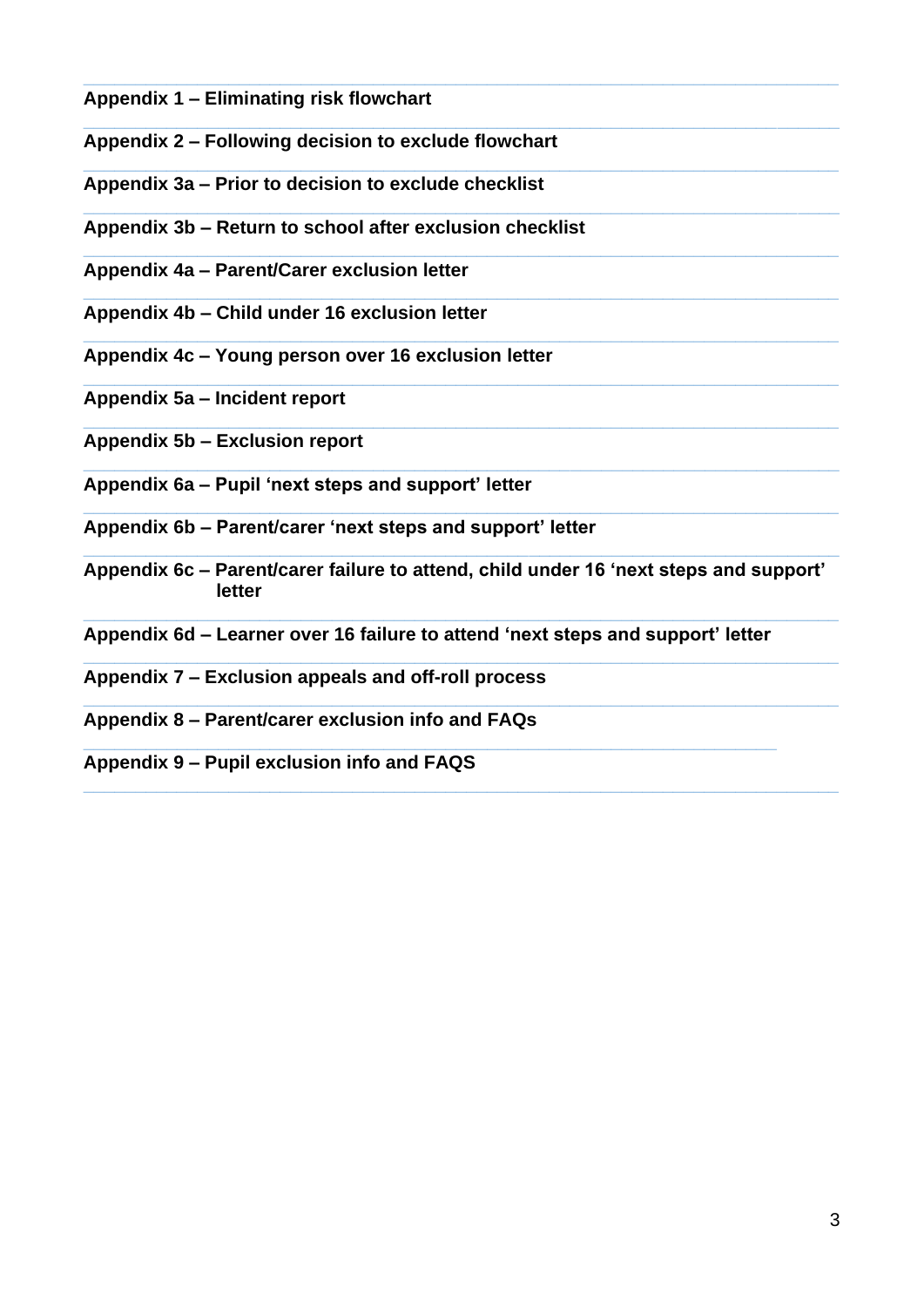#### **1 Scope**

This policy replaces previous exclusion guidance, policies and procedures adopted by Aberdeenshire Council, and those developed by individual establishments and extends to all learning establishments.

## **2 Purpose and Principles**

#### **2.1 Purpose**

Following the publication of *Included Engaged Involved Part 2: A Positive Approach to Preventing and Managing School Exclusions, (*Scottish Government, 2017), it was recognised that the previous policy predates this National guidance.

The purpose of the policy and guidance is to define a clear and consistent protocol that schools must follow when considering, initiating and managing all aspects of the exclusion process.

All schools will have policies and practices in place to promote and support positive behaviour which take cognisance of [Aberdeenshire's Relationships, Learning and](https://asn-aberdeenshire.org/wp-content/uploads/2022/06/Relationships-Learning-and-Behaviour-Interim-Guidance.pdf)  [Behaviour Policy and Guidance](https://asn-aberdeenshire.org/wp-content/uploads/2022/06/Relationships-Learning-and-Behaviour-Interim-Guidance.pdf)

School policies will have been developed in consultation with all members of the school community and will be regularly reviewed. Effective arrangements for learning and teaching and for a flexible, pupil-centred curriculum go hand in hand with an ethos of nurture, care and respect. However, even in the most nurturing and respectful school environment, there may be instances where behaviours displayed by children and young people, or actions taken by them are unacceptable.

The key to preventing exclusions is to implement universal practices that prevent problems arising in the first place and to intervene early when they do arise. A planned and staged approach should be taken to support pupils. A range of measures will be taken in the classroom or in the wider school to support children and young people in these circumstances. In most cases these approaches are sufficient to resolve the situation. Sometimes the situation is more complex and will require partnership working.

Exclusion is the most serious consequence that can be imposed on a pupil and must be a last resort. Where exclusion is used, it should be a proportionate response where there is no appropriate alternative. When considered necessary, it must be for as short a period as possible with the aim of improving outcomes for the child or young person and their wellbeing should be the key consideration. The time during and after the exclusion period should be used constructively to resolve the situation and ensure positive and appropriate support is in place for all.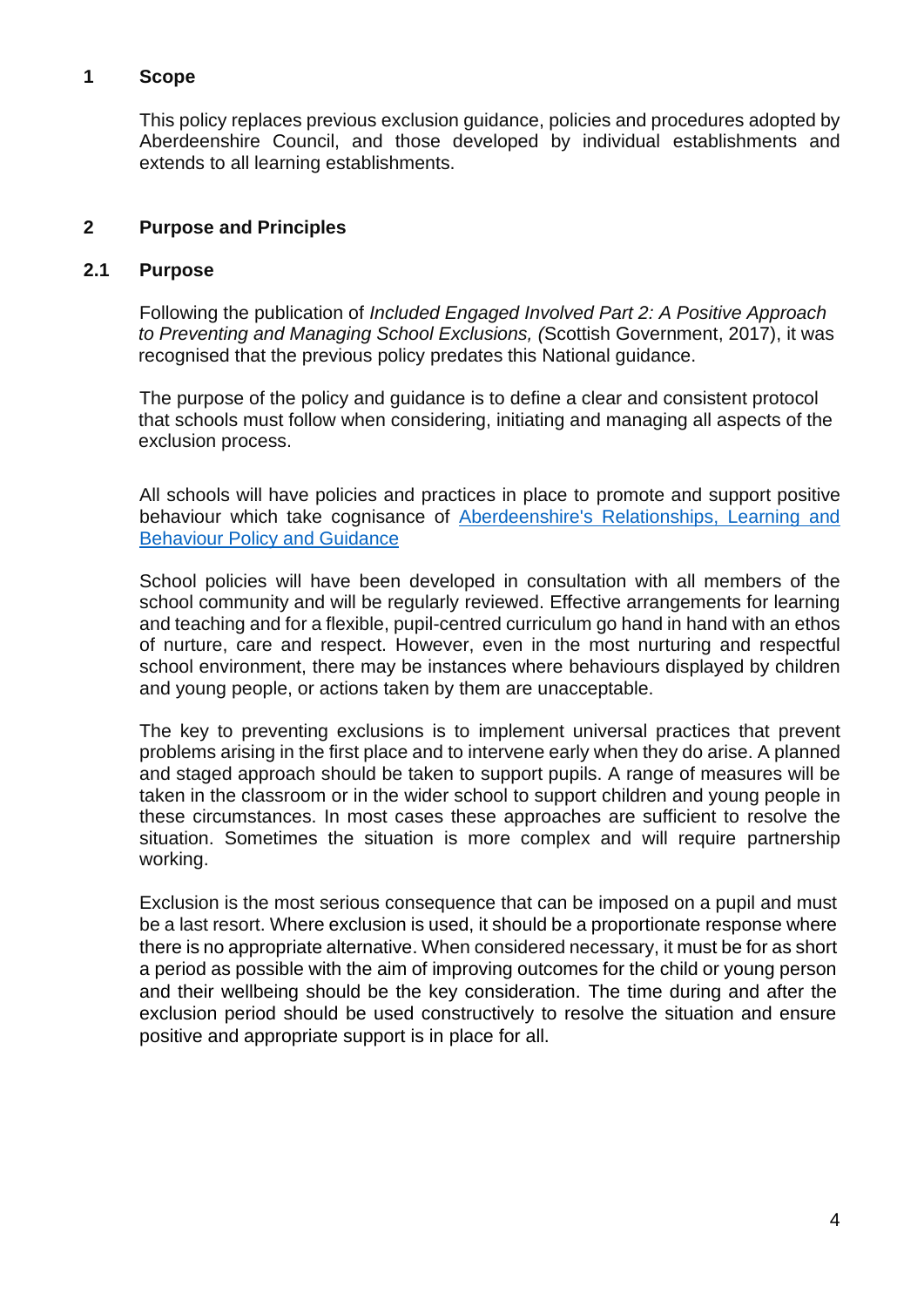# **2.2 Principles**

This policy and guidance is based on the following key principles:

- All children and young people have a right to education and Aberdeenshire Council has a duty to provide this education;
- A consistent and well-maintained commitment to a whole school ethos of prevention, early intervention and support as the context for the promotion of positive relationships, learning and behaviour;
- All children and young people need to be included, engaged and involved in their learning;
- Everyone in a school or learning establishment should feel they are in a safe and nurturing environment;
- All children and young people have the right to get the support they need to benefit fully from their education and fulfil their potential;
- Exclusion should be the last resort; it should be for as short a time as possible, and always have a positive, purposeful intention for the learning and wellbeing of the child or young person;
- Exclusion should not be viewed as punitive;
- Where exclusion is used, it should be as a proportionate response where there is no appropriate alternative and the wellbeing of the child or young person.

# **3 Powers to Exclude**

Regulations 4 and 4a of the [Schools General \(Scotland\) Regulations 1975](http://www.legislation.gov.uk/uksi/1975/1135/pdfs/uksi_19751135_en.pdf) as amended and the [Schools General \(Scotland\) Amendment \(No.2\) Regulations 1982](http://www.legislation.gov.uk/uksi/1982/1735/pdfs/uksi_19821735_en.pdf) lays out the power to exclude a pupil and the circumstances under which a pupil may be excluded; and the requirements on local authority where a decision to exclude has been taken. Head teachers have the power to exclude where:

Regulation 4 provides that an education authority shall not exclude a pupil from school unless the authority:

- *"are of the opinion that the parent of the child or young person refuses or fails to comply, or to allow the child or young person to comply, with the rules, regulations or disciplinary requirements of the school";*
- *or*
- *"consider that, in all the circumstances, to allow the pupil to continue his/her attendance at the school would be likely to be seriously detrimental to the order and discipline in the school or the educational well-being of the pupils there."*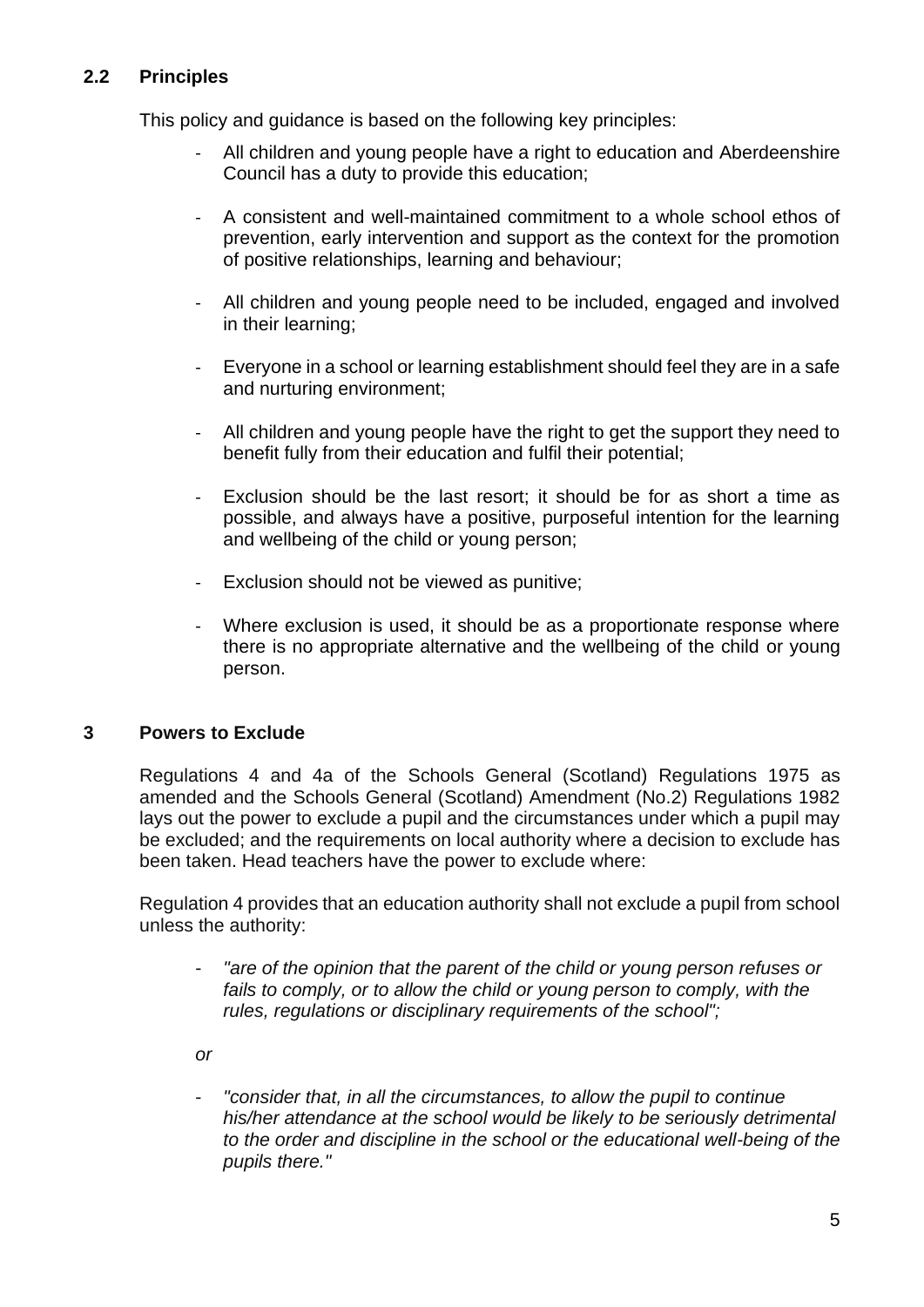# **4 Impact of exclusion**

The cost of exclusion can be seen in terms of wellbeing, attainment and later offending behaviour, with recognition that the negative impact of exclusion is cumulative. Children and young people can often become involved in a negative cycle of exclusion and non-attendance which are very likely to reduce social capital and significantly impact on later life chances. (*Included, Engaged and Involved Part 2: A Positive Approach to Preventing and Managing School Exclusions*, 2017)

# **5 Equality Act (2010)**

The Equality Act (2010) does not prohibit schools from excluding children or young people with particular protected characteristics, but it does prohibit schools under section [85\(2\)\(e\)](http://www.legislation.gov.uk/ukpga/2010/15/section/85) from excluding children and young people because of their protected characteristic or from discriminating during the exclusion process.

Protected characteristics include:

- age
- disability
- gender re-assignment
- marriage and civil partnership
- pregnancy and maternity
- race
- religion or belief
- sex
- sexual orientation

# **6 Children and Young People with Risk Factors**

National statistics on exclusions indicate that children and young people are more likely to be excluded where they:

- Are assessed or declared as having a disability;
- Are looked after;
- Are from the most deprived areas;
- Have an additional support need (ASN);
- Have an additional support need that has been identified as social, emotional and behavioural.

Appropriate support during and post exclusion plays a key role in reducing the likelihood of further exclusions (see 8.7 Post Exclusion: Resolution and Ways Forward)

# **6.1 Looked After Children**

The Education (Additional Support for Learning Act) (Scotland) Act 2004, as amended 2009, states that all Looked After Children will be deemed to have additional support needs unless assessed otherwise. To exclude a Looked After Child requires very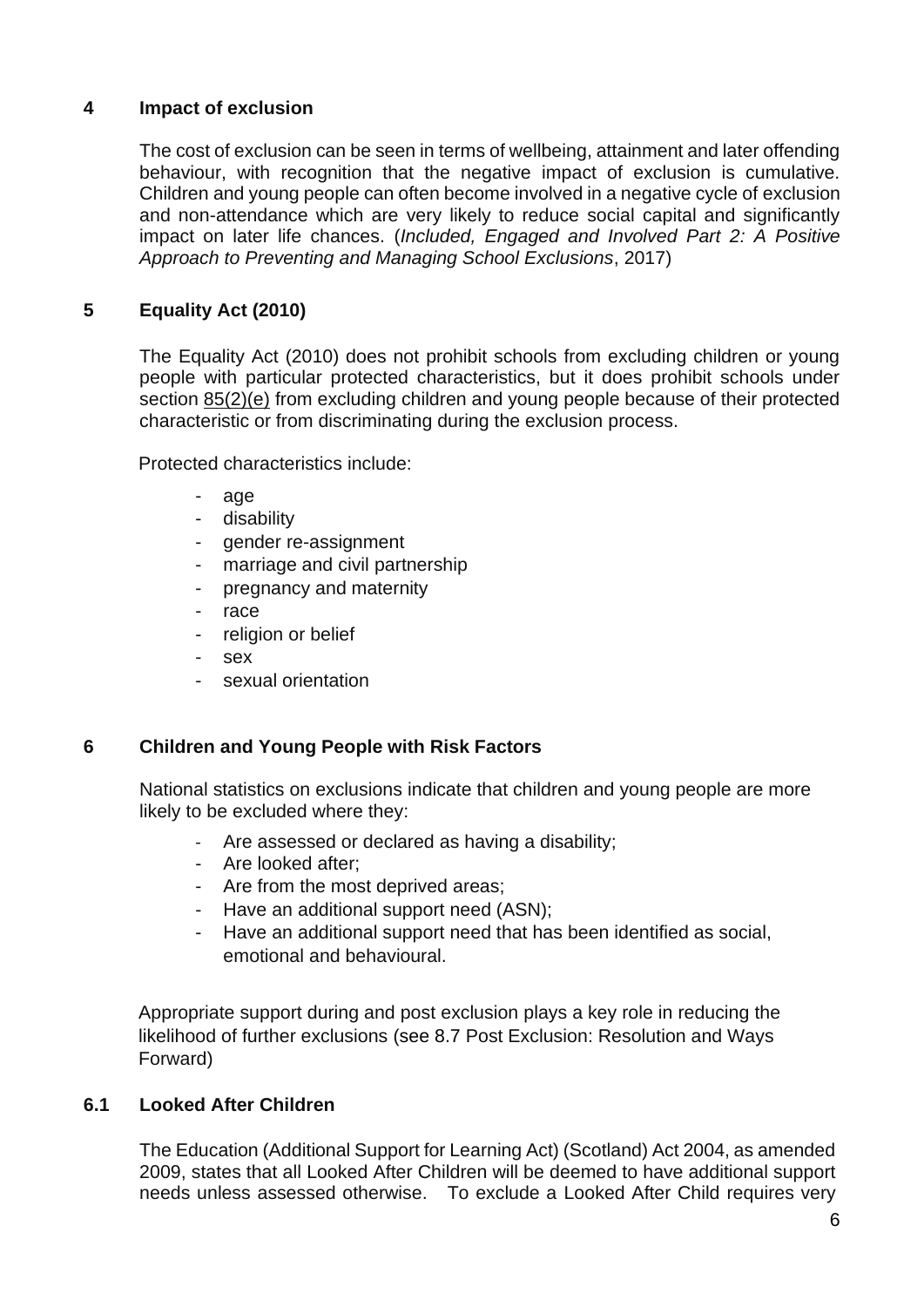serious consideration. Where possible and appropriate discussion with the team around the child should take place in advance of the decision being made. Where the child is excluded the team around the child should be notified.

Looked after and care experienced young people already potentially challenging circumstances are likely to be further exacerbated, and an additional loss of learning is likely. Exclusion from school may also have a significant impact upon their home lives. An exclusion from school may be the catalyst to a change in placement as the need to ensure appropriate care and supervision for the child or young person whilst excluded, may place a significant pressure on a parent or carer. The impact on both the child/young person and the wider system should not be underestimated.

"The Promise", "The Plan 21-24" recommends that *"The formal and informal exclusion of care experienced children from education will end".* Aberdeenshire is committed to meeting this recommendation.

All Aberdeenshire schools will be fully cognisant of this when considering the needs of care experienced children and young people.

# **6.2 Additional Support Needs (ASN)**

Every child and young person has the right to have their additional support needs identified and met. The management of exclusions must take this into account and careful consideration must be given to the appropriateness of the support plan in place to meet the child or young person's needs when considering exclusion.

### **Children and Young People with Additional Support Needs Including those with a Disability**

In considering the exclusion of a child or young person with a disability as defined by the **Equality Act 2010**, schools should ensure they comply with the provisions of that Act in relation to **discriminatory behaviour** in the context of the exclusion from school.

The Equality Act 2010 states that it is discrimination when a person treats another **less favourably** than they treat (or would treat) others because of a protected characteristic.

A pupil has a disability for the purposes of the Act if he/she:

- Has a physical or mental impairment e.g. ASD or ADHD;
- Has an impairment which has a substantial and long-term adverse effect i.e. having lasted or is likely to last for more than 12 months;
- Has an impairment that impacts on his/her ability to carry out normal dayto-day activities. e.g. going to school, attending class, getting dressed or ability to concentrate.

Discrimination arising from disability occurs where a pupil is treated unfavourably because of something related to their disability. Excluding a pupil with a disability for behaviour that has occurred as a result of their disability may constitute unlawful disability discrimination.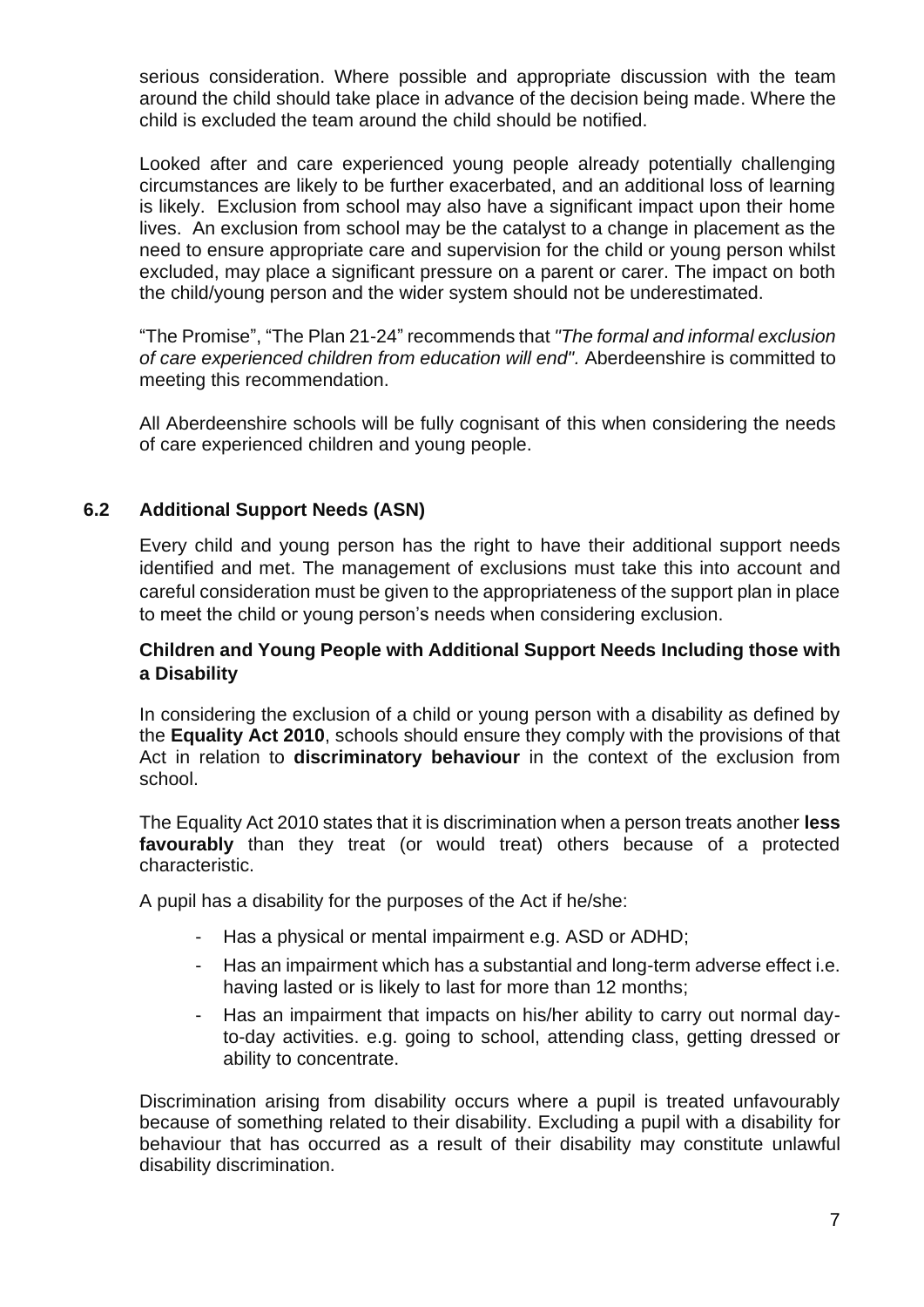It is a school's responsibility to make reasonable adjustments to enable learners to be successful. Making reasonable adjustments may include adaptations to the approach taken when responding to managing challenging behaviour. Head Teachers should speak with their QIO if concerns about discrimination arise when exclusion is being considered.

## **6.3 Child Protection Register / Concerns**

Where consideration is being given to the exclusion of a child or young person who is on the child protection register, or are subject to on-going child protection procedures, the school's child protection coordinator should be informed. Where possible a discussion should take place with Children's Services Social Work prior to a decision being made in order that a risk assessment can be undertaken to ensure the child or young person will not be placed at further risk whilst excluded and if necessary appropriate provision can be put in place.

# **7 Steps in the Exclusion Process** *(see Appendix 2)*

#### **7.1 Prior to the Exclusion**

Prior to taking a decision to exclude a school must carefully consider the facts and circumstances surrounding the incident/s including any mitigating factors.

Careful consideration must be given to any vulnerabilities that the child or young person may have and the potential impact of an exclusion on these vulnerabilities. An analysis of potential risks for that individual child or young person associated with an exclusion must take place. The safety and wellbeing of the child or young person is paramount. *(See Appendices 1 and 3a)*

### **7.2 Sending Home Without Excluding**

All exclusions from school must be formally recorded. Children and young people must not be sent home on an 'informal exclusion' or sent home to 'cool-off'. Following an incident where the decision is made that the child or young person cannot remain in school, for one of the reasons specified in regulation 4 of the Schools General (Scotland) Regulations 1975 as amended, this must be recorded as an exclusion.

#### **7.3 During Exclusion**

Once a decision to exclude has been made, the school should ensure that the child or young person does not leave the school until their safety, health and wellbeing are assured and appropriate arrangements are in place.

On the same day as the decision to exclude has been taken, the school must notify the parents/carers/pupil verbally of this decision. Wherever possible, within 24 hours/1 school day, parents/carers/pupil must receive this information formally in writing. including the date, time and place where the Head Teacher, or other member of the Senior Leadership Team, shall be available to discuss the decision to exclude and plan next steps for the pupil returning to school. *(See appendices 4a, 4b, 4c)*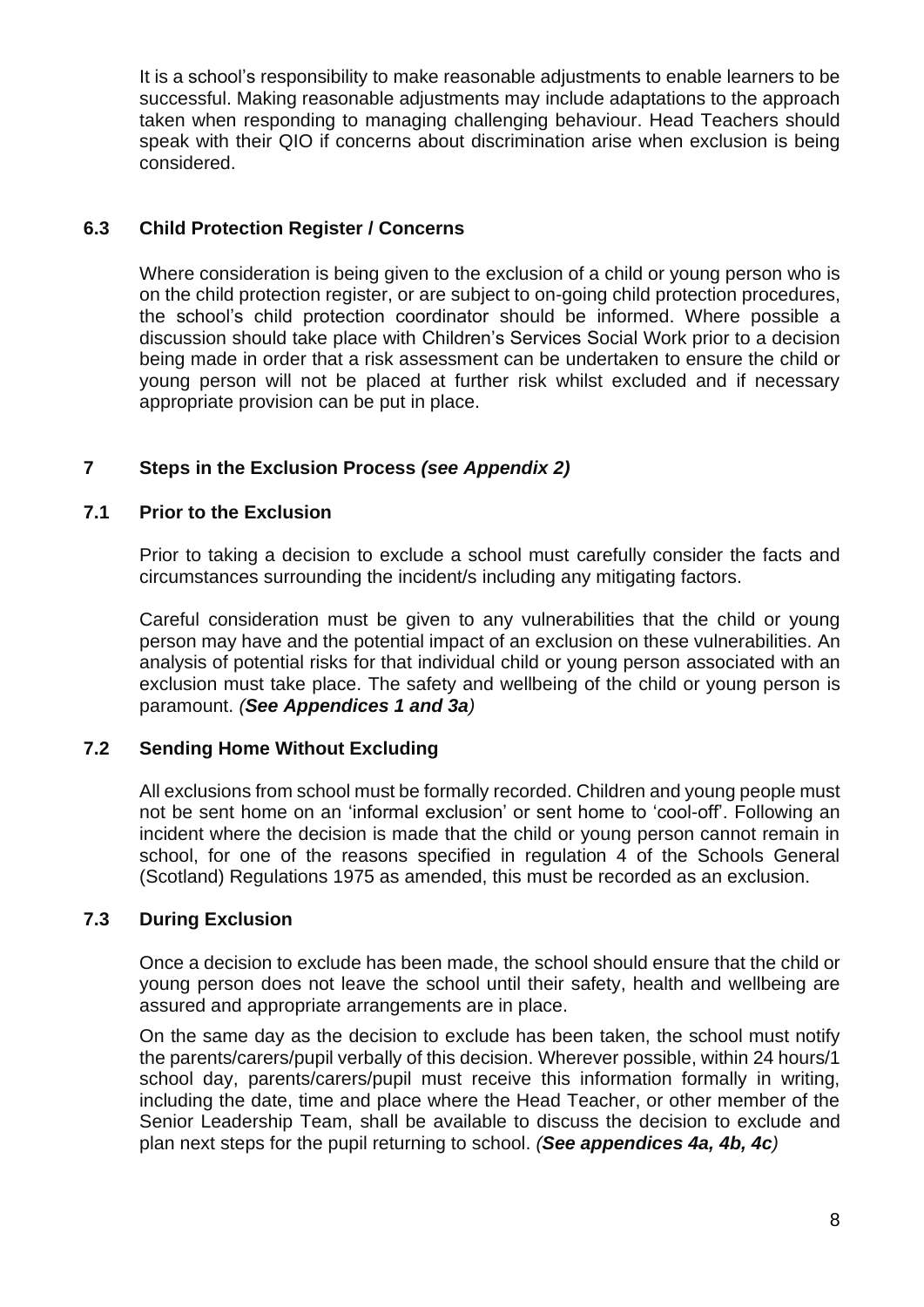This meeting should be arranged before the child/young person's exclusion is due to end. It may be necessary for this to take place immediately prior to their return.

# **7.4 Provision of Education During an Exclusion**

Section 14(3) of the 1980 Act places a duty on education authorities to make education provision for excluded learners. Aberdeenshire Council have a duty to, without undue delay, either:

- provide school education for the excluded pupil in a school managed by them

or

make arrangements for the excluded pupil to receive such an education in any other school the managers of which are willing to receive the excluded pupil;

or

make special arrangements for the excluded pupil to receive education other than at an educational establishment.

There is no legislative definition of 'undue delay'. However, the objective is to ensure the child or young person continues to receive an education while excluded. It is reasonable to expect alternative education provision to be in place after 2 days. This provision may include the sign-posting to online resources.

Where possible arrangements should be put in place to ensure that support from Children's Services Social Work, Allied Health Professionals or Counselling sessions continues during the period of exclusion.

#### **7.5 Provision of Free School Meals During an Exclusion**

Schools must ensure that children and young people who are in receipt of Free School Meals (FSM) must continue to receive this provision. Head Teachers in partnership with the FSM team will provide this to families through the direct payment system.

#### **7.6 Length of Exclusion**

The length of an exclusion should be proportionate and take into account individual circumstances. Where exclusion is used, it should be a short-term measure for the maximum of 5 school days to enable further assessments and planning and provide an opportunity for reflection for both the child or young person and staff involved. The school's QIO should be informed.

Where there are exceptional circumstances, an exclusion beyond 5 days may be required and this should be discussed with the school's QIO.

#### **7.7 Post Exclusion: Resolution and Ways Forward** *(see Appendix 3b)*

Prior to a child or young person returning to school careful consideration should be given to ensure that an appropriate support plan is in place if required. It is important that appropriate approaches and strategies (e.g. restorative approaches) are utilised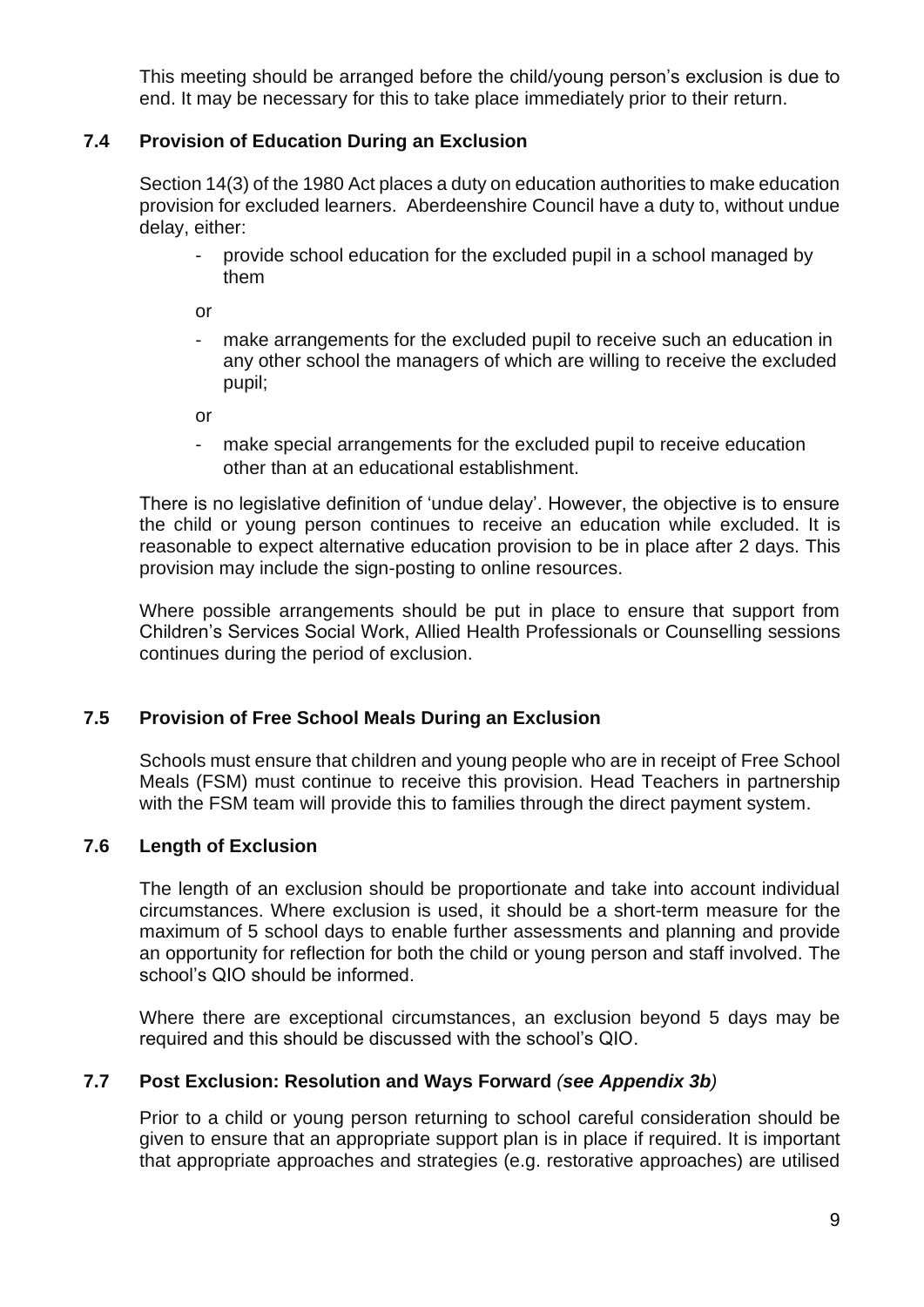to ensure that the child or young person, parent(s), staff and peers are supported to enable a return to school to be positive.

There may be a requirement for intensive support on a pupils' return. Any additional resource implications which cannot be met by the school should be discussed with the Local Management Group (LMG).

It is good practice to meet with the child or young person and their parent/carer(s) to discuss their return to school and to agree the most appropriate supports moving forward. It is essential that this meeting is solution oriented and focuses on the best outcomes for the learner. It is important that the Support and Next Steps Meeting is not purely a list of 'dos and don'ts but is a positive and proactive discussion of strategies and interventions to support the child's/young person's return to school and reduce the risk of further exclusions.

A Support and Next Steps Meeting should focus on:

- The reasons for the exclusion and what the child or young person was communicating through their behaviour, so that any appropriate future support can be identified
- The essential partnership between home and the school and how both parties can work together to support the child/young person
- Strategies and supports that will be implemented to support the child or young person on their return so that this is a positive return

It may be that this meeting is required to take place online or by telephone to enable parents/carers and other relevant professionals to attend. Whilst there is no legal requirement for a meeting to take place prior to the return of a pupil from a period of exclusion, Aberdeenshire Council recognises this as good practice.

Where the pupil attends secondary, it would be appropriate for school staff to meet with the young person prior to them returning to class to discuss support and next steps, even if the young person's parent/carer does not attend.

#### **8 Potential Legal Implications of Exclusion**

In any circumstance where a decision to exclude has been taken by the Head Teacher or nominated Depute Head Teacher, it must be clear and transparent in terms of recording the investigation of the incident, the decisions taken and procedures followed, that the exclusion can be fully justified. The decision to exclude may be held up to public scrutiny, and in some instances in a court of law.

Head Teachers should be fully aware that should an exclusion be appealed through any legal process they will be required to justify their actions and decisions and demonstrate that not only were procedures followed, but that their actions could not be seen as being in breach of any pertinent [legislation.](https://www.legislation.gov.uk/ukpga/1980/44/section/28H) There is an expectation that paperwork will be produced at any subsequent appeals. (*See Appendix 7*)